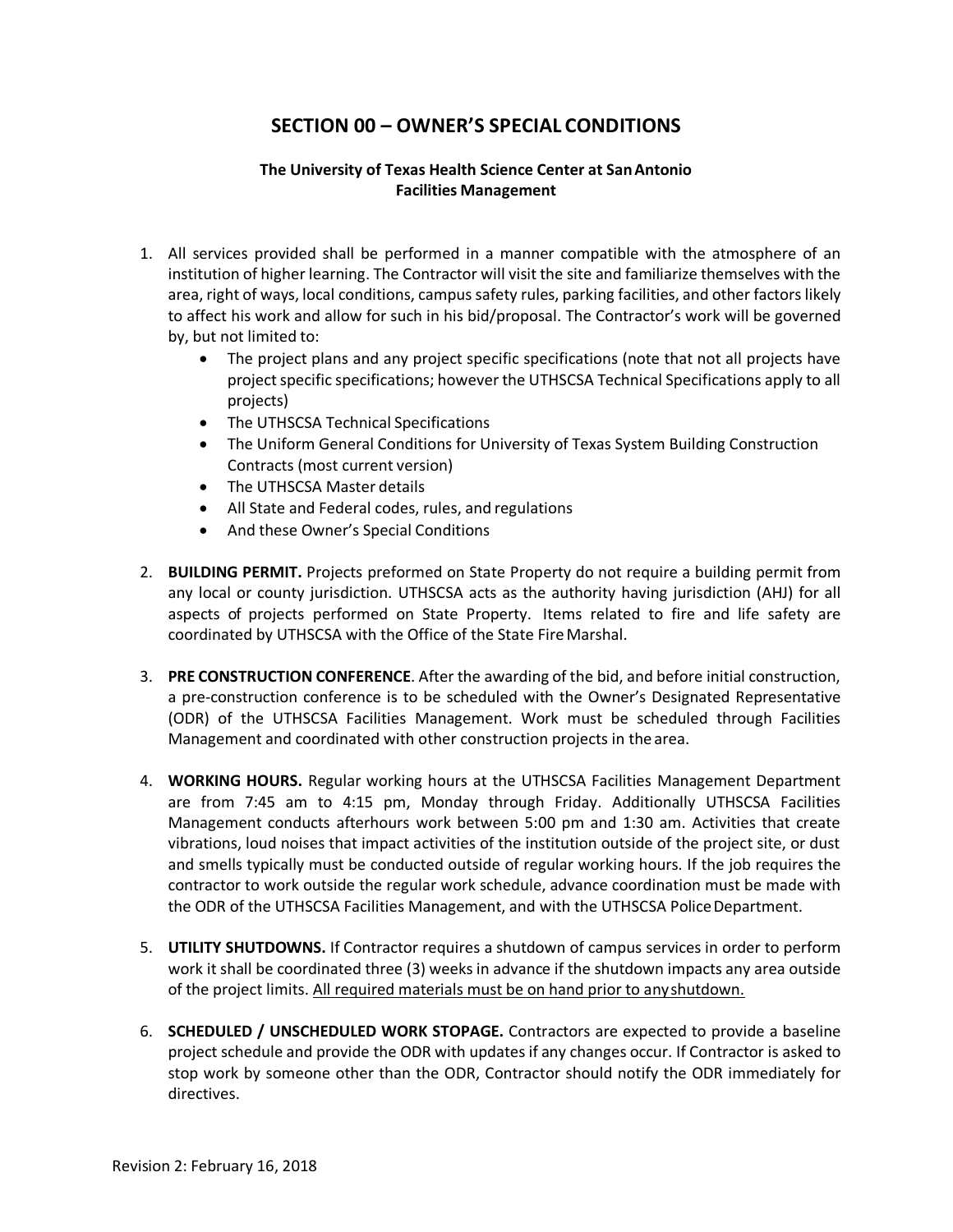- 7. **SAFETY PRECAUTIONS AND PROGRAMS.** The Contractor is responsible for initiating, maintaining, and supervising safety precautions and programs in connection with his work. The Contractor will take reasonable precautions for the safety of, and will provide all the protection equipment necessary to prevent damage, and injury or lossto:
	- 7.1 All employees of Contractor performing work and all other persons who may be affected thereby;
	- 7.2 All the work and all materials to be incorporated therein, whether stored on or offsite.
	- 7.3 Other property, at the site or adjacent thereto including trees, shrubs, lawns, walks, pavements, roadways, structures, and utilities not designated for removal, relocation, or replacement in the course of construction.
- 8. **CONDUCT.** Conduct on the site by the Contractor's employees will remain respectful to those who occupy the buildings or traverse construction sites. Wandering of Contractor's personnel through campus areas other than the immediate work area is not permitted. The ODR and/or UTHSCSA Police reserve the right to instruct Contractor's personnel not abiding by these rules to leave the campus.
- 9. **PARKING.** Unrestricted parking is only available within the designated project boundaries shown on the project plans. If the project is physically within a building, UTHSCSA provides only very limited contractor parking for marked company vehicles. All parking is governed by the latest edition of the UTHSCSA Parking and Traffic Regulations. A copy of these Regulations will be furnished to each worker at the time they are issued their worker identification badges by the UTHSCSA Police. Personally owned vehicles shall be parked off campus or individuals may elect to purchase parking permits from UTHSCSA Police. Monthly Parking Permits are available from UTHSCSA Police at the current rate specified perzone.
- 10. **STORAGE OF MATERIALS.** Contractor will provide their own receiving, storage, and handling of all materials required by the project. Owner furnished materials shall be made available to Contractor on the campus, typically at the Facilities Management Loading Dock or Facilities Management Warehouse. The location and type of the contractor's onsite storage facilities and staging, if any, shall be coordinated in advance with UTHSCSA FacilitiesManagement.
- 11. **FIRE LANES.** Fire lanes and access roads shall not be blocked by Contractor's equipment at any time.
- 12. **DEBRIS, TRASH, and RECYCABLE MATERIAL.** Contractor is responsible for removing and properly disposing of from UTHSCSA campus all debris and trash resulting from the project. Trash is not allowed to accumulate. There must be a thorough clean‐up of the job site and surrounding areas on a daily basis. Contractor is not permitted to utilize disposal containers and equipment currently in use on the UTHSCSA campus.

UTHSCSA reserves the right to keep any or all recyclable materials which may be removed from the project. Any recyclable items that UTHSCSA chooses not to take possession of are the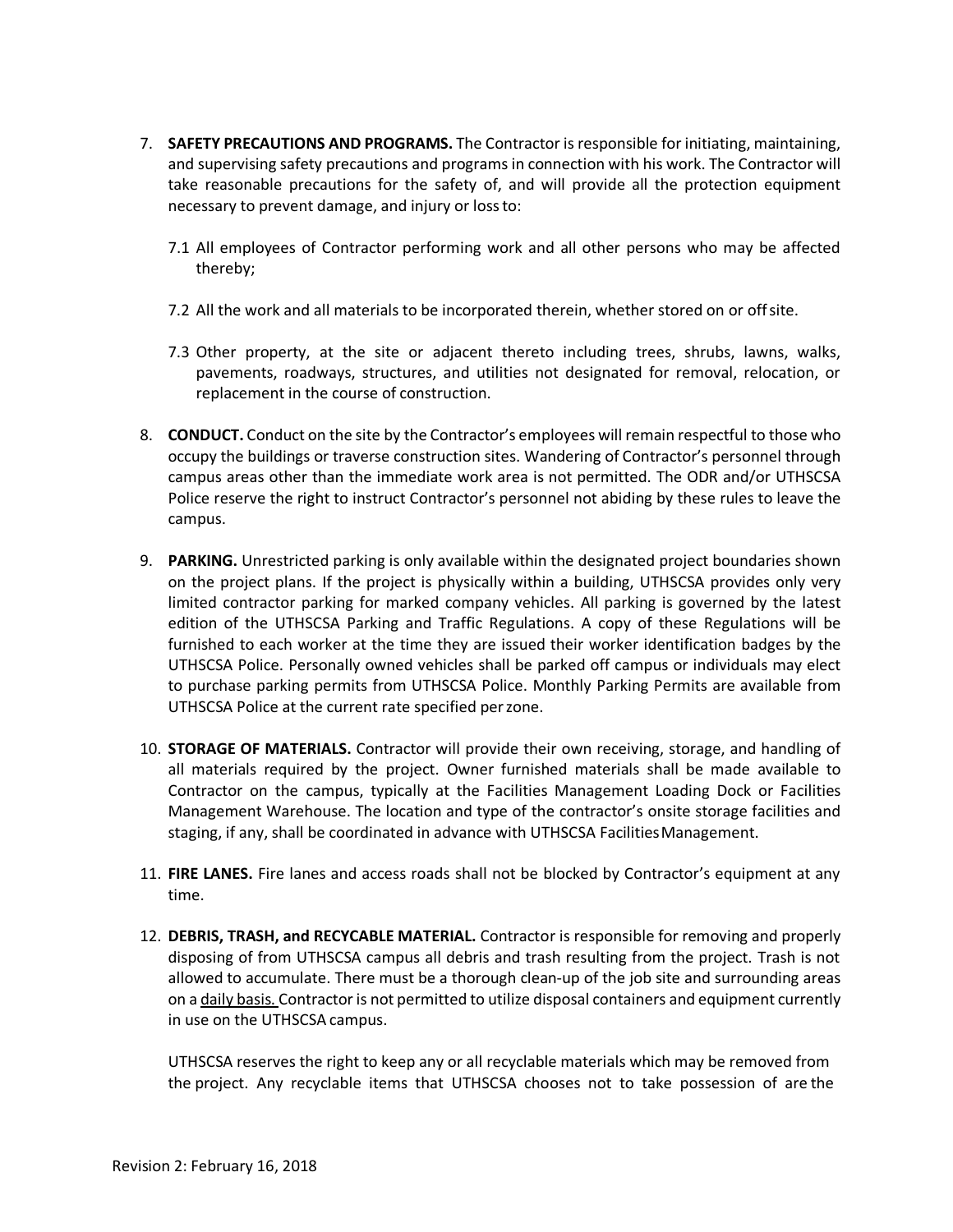responsibility of the contractor for disposal. Recyclable materials will be identified by a designated UTHSCSA representative and disposed of byUTHSCSA.

- 13. **CLEAN UP.** Any area disturbed by the Contractor's operations will be restored by Contractor to original condition at completion of project. Contractor will maintain a clean working area by vacuuming clean carpeted surfaces, mopping floor tiles, and cleaning any areas impacted by the project.
- 14. **MATERIAL.** All material shall be new and free of defects. Material of a classification listed by U.L. shall be approved by U.L. for the required service. Material specified in issued specifications shall be used on this job. Material shall be installed per manufacturer's recommendations or as described in specifications.
- 15. **CONTRACTORS WORK.** All work shall conform to the latest editions of the relevant codes and standards pertaining to the work. New installations shall be brought up to current codes and standards.
- 16. **SMOKING.** Smoking is prohibited on all University property. This Prohibition is in effect for all campus buildings and grounds of the University, including outside buildings in crawl spaces, on roofs, in chases, mechanical rooms, electrical rooms, housekeeping closets, private offices, vehicles or anywhere not specifically mentioned.
- 17. **VENDOR/EMPLOYEE SANCTION REQUIREMENT.** Prior to commencement of work Contractor will submit a conclusive listing of their employees that will be required to work on the specific contract. The following information will need to be supplied for each employee that will be required to be on the UTHSCSA property: 1. Full legal name; 2. Date of Birth; 3. Address; 4. Driver License Number. The information will only be used by the UTHSCSA Police Department to conduct a background sanction check on each employee. Only those employees that pass the background check will be allowed on site. A picture ID/Badge will be issued to each employee that successfully passes the background check, and that will work on site. A nominal fee is charged by UTHSCSA Police for each badge. Each employee that works on site will be required to wear the badge at all times while on the UTHSCSA campus. Employees must be legally authorized to work in the United States. Proof of citizenship or immigration status should be submitted upon contract award.
- 18. **ELECTRONIC O&M MANUALS & RECORD DOCUMENTS.** Prior to requesting substantial completion, Contractor shall provide in electronic format, manuals, submittals, shop drawings, warranties, certificates, test reports, record documents, commissioning documentation and other items as required the Uniform General Conditions.
- 19. **PROJECT COMPLETION AND ACCEPTANCE.** Contractor shall adhere to all close out procedures as stated in the latest edition of the Uniform General Conditions for University of Texas System Building Construction Contracts including but not limited to Article 6.2.3, 6.2.4, 12.1.1, 12.1.1.1, 12.1.2, 12.3.1, 12.3.2 and 13.7. It is the contractor's responsibility to make himself familiar with all Articles of the General Conditions.
- 20. **NOT USED**